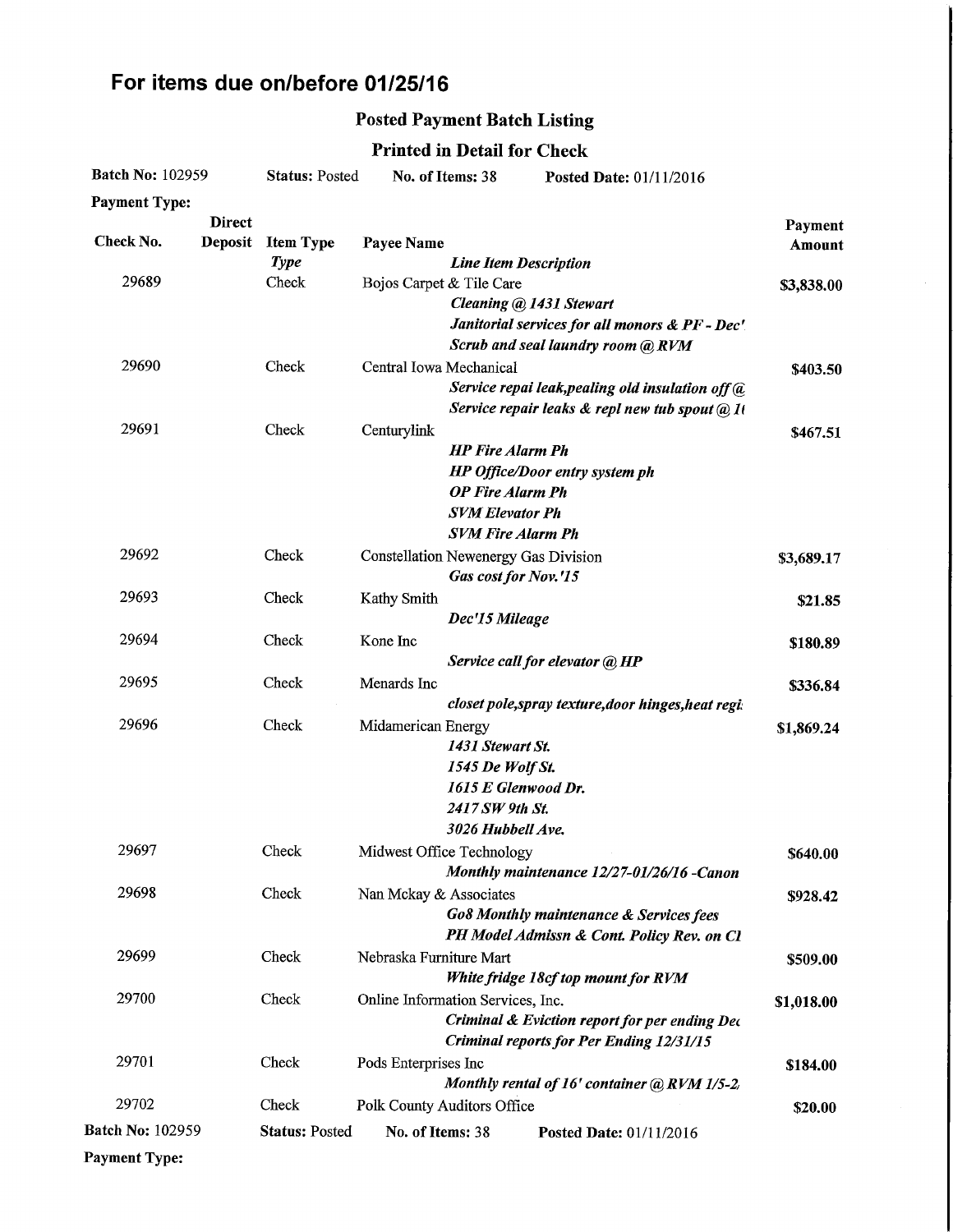|           | <b>Direct</b>  |                  |                                                    | Payment     |
|-----------|----------------|------------------|----------------------------------------------------|-------------|
| Check No. | <b>Deposit</b> | <b>Item Type</b> | Payee Name                                         | Amount      |
|           |                | <b>Type</b>      | <b>Line Item Description</b>                       |             |
| 29702     |                | Check            | Polk County Auditors Office                        | \$20.00     |
|           |                |                  | <b>Business cards for Mark Gregory</b>             |             |
| 29703     |                | Check            | Remedy Intelligent Staffing                        | \$1,272.32  |
|           |                |                  | PPE 12/20/15 for Cynthia Davis                     |             |
|           |                |                  | PPE 12/27/15 for Cynthia Davis                     |             |
| 29704     |                | Check            | Renovation Solutions, LLC                          | \$1,511.50  |
|           |                |                  | Dec'15 on call & maintenance for all manors        |             |
| 29705     |                | Check            | Vendome Group Llc                                  | \$285.00    |
|           |                |                  | <b>Fair Housing Coach Online subscription rene</b> |             |
| 29706     |                | Check            | Waste Management Of Iowa                           | \$1,290.07  |
|           |                |                  | Trash removal @ OP for Jan'16                      |             |
|           |                |                  | Trash removal for HP Jan'16                        |             |
|           |                |                  | Trash removal for RVM Jan'16                       |             |
|           |                |                  | Trash removal for SVM - Jan'16                     |             |
| 29707     |                | Check            | Wayne Dennis Supply Co                             | \$508.17    |
|           |                |                  | <b>B &amp; G Bearing Assembly @ EVM</b>            |             |
|           |                |                  | spiral link coupler                                |             |
|           |                |                  | <b>Thermostats for RVM</b>                         |             |
|           |                |                  | <b>Total for Payment Type:</b>                     | \$18,973.48 |
|           |                |                  | Total for Batch No: 102959                         | \$18,973.48 |

 $\mathcal{L}^{\pm}$ 

Total for All Batch(s): \$18,973.48

 $\hat{\mathcal{A}}$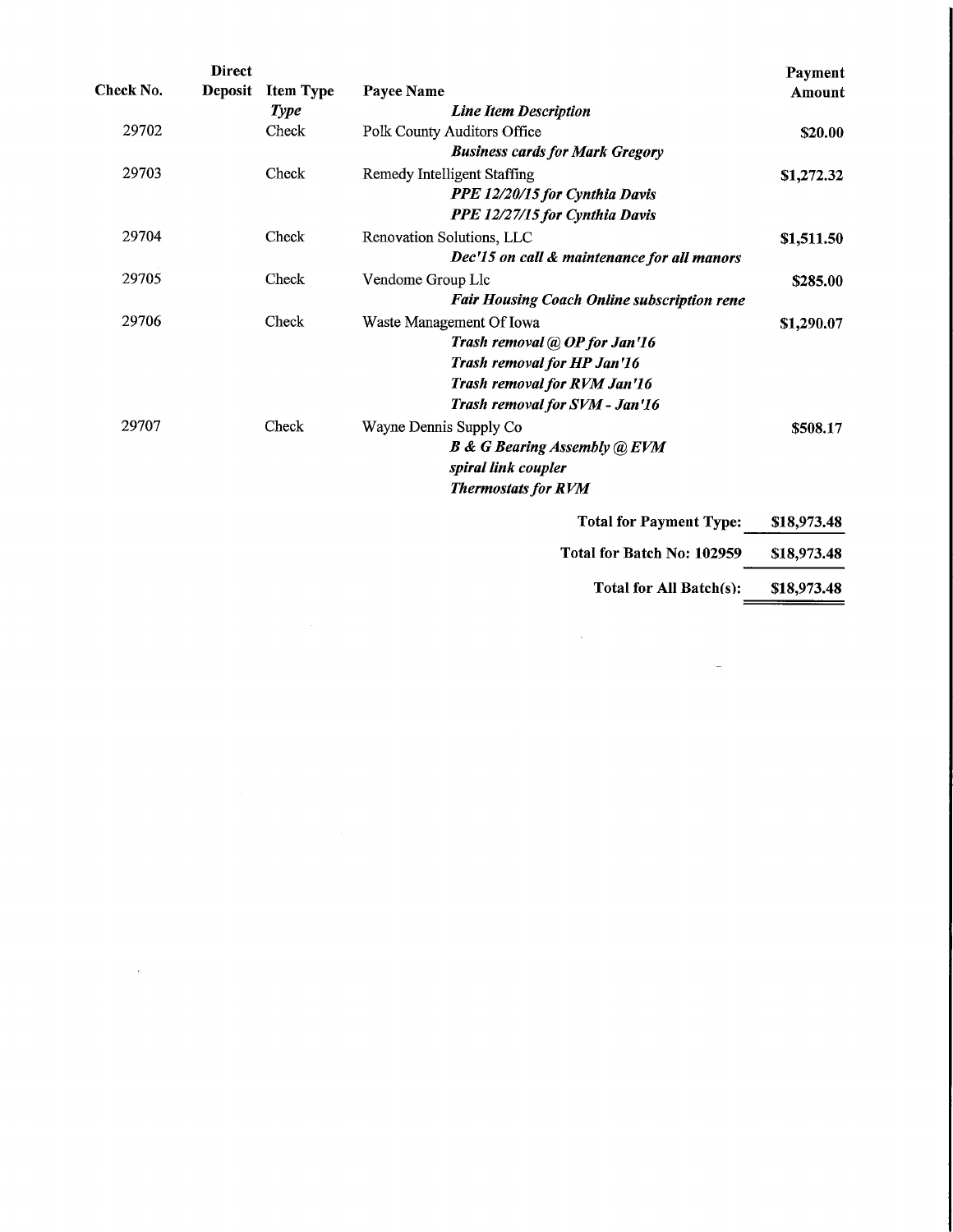## For items due on/before 02/01/16

### Posted Payment Batch Listing

### Printed in Detail for Check

| <b>Batch No: 102985</b> |                | <b>Status: Posted</b> | No. of Items: 51                    |                              | Payment Date: 01/19/2016<br><b>Posted Date:</b><br>01/19/2016 |                          |            |
|-------------------------|----------------|-----------------------|-------------------------------------|------------------------------|---------------------------------------------------------------|--------------------------|------------|
| <b>Payment Type:</b>    |                |                       |                                     |                              |                                                               |                          |            |
|                         | <b>Direct</b>  |                       |                                     |                              |                                                               |                          | Payment    |
| Check No.               | <b>Deposit</b> | <b>Item Type</b>      | Payee Name                          |                              |                                                               |                          | Amount     |
|                         |                | <b>Type</b>           |                                     | <b>Line Item Description</b> |                                                               |                          | Amount     |
| 29708                   |                | Check                 | Allender Butzke Engineers Inc.      |                              |                                                               |                          | \$2,008.38 |
|                         |                |                       |                                     |                              | Fire Proofing Insp. Garage/Cano                               | 295.72                   |            |
|                         |                |                       |                                     |                              | Fire Proofing Insp. Garage/Cano                               | 1,311.44                 |            |
|                         |                |                       |                                     |                              | <b>Proof Roll Observation Garage/C</b>                        | 401.22                   |            |
| 29709                   |                | Check                 | Canon Financial Services, Inc.      |                              |                                                               |                          | \$639.30   |
|                         |                |                       |                                     |                              | Leasing agreement for Canon co                                | 639.30                   |            |
| 29710                   |                | Check                 | Centurylink                         |                              |                                                               |                          | \$775.79   |
|                         |                |                       |                                     | <b>EVM Fire Dept. Ph</b>     |                                                               | 105.65                   |            |
|                         |                |                       |                                     | <b>HP Frie Dept. Ph</b>      |                                                               | 74.00                    |            |
|                         |                |                       |                                     | <b>OP Frie Dept. PH</b>      |                                                               | 74.00                    |            |
|                         |                |                       |                                     |                              | OP office entry system ph                                     | 141.49                   |            |
|                         |                |                       |                                     | <b>RVM Fire Alarm Ph</b>     |                                                               | 90.66                    |            |
|                         |                |                       |                                     | <b>RVM Fire Dept. Ph</b>     |                                                               | 74.00                    |            |
|                         |                |                       |                                     | <b>SVM Door PH</b>           |                                                               | 141.99                   |            |
|                         |                |                       |                                     | <b>SVM Fire Dept. Ph</b>     |                                                               | 74.00                    |            |
| 29711                   |                | Check                 | Chemsearch FE                       |                              |                                                               |                          | \$668.05   |
|                         |                |                       |                                     | drain cleaner, spray         |                                                               | 668.05                   |            |
| 29712                   |                | Check                 |                                     |                              | Commonwealth Electric Co Of The Midwest                       |                          | \$529.19   |
|                         |                |                       |                                     |                              | <b>Extend and move tow receptacles</b>                        | 362.19                   |            |
|                         |                |                       |                                     |                              | troubleshoot fire alarm panel at l                            | 167.00                   |            |
| 29713                   |                | Check                 | Deb Johann                          |                              |                                                               |                          | \$18.40    |
|                         |                |                       |                                     | Dec'15 Mileage               |                                                               | 18.40                    |            |
| 29714                   |                | Check                 | Des Moines Stamp Mfg                |                              |                                                               |                          | \$94.90    |
|                         |                |                       |                                     |                              | Date Stamp for Reception desk 2.                              | 65.00                    |            |
|                         |                |                       |                                     |                              | Return Address perma-stamp                                    | 29.90                    |            |
| 29715                   |                | Check                 | Des Moines Water Works              |                              |                                                               |                          | \$2,776.03 |
|                         |                |                       |                                     | 1120 13th St. - Dispo        |                                                               | 19.36                    |            |
|                         |                |                       |                                     | 1333 Mondamin Ave.           |                                                               | 34.15                    |            |
|                         |                |                       |                                     | 1431 Stewart St.             |                                                               | 33.35                    |            |
|                         |                |                       |                                     | 2417 SW 9th SVM              |                                                               | 1,039.86                 |            |
|                         |                |                       |                                     | 3026 Hubbell AVe.            |                                                               | 32.35                    |            |
|                         |                |                       |                                     | 3700 E 31st St. EVM          |                                                               | 1,616.96                 |            |
| 29716                   |                | Check                 | Enug - Emphasys National User Group |                              |                                                               |                          | \$25.00    |
|                         |                |                       |                                     |                              | <b>Registration fee - Bank Book Mo</b>                        | 25.00                    |            |
| 29717                   |                | Check                 | Gilcrest/jewett Lumber Company      |                              |                                                               |                          | \$6,079.69 |
|                         |                |                       |                                     |                              | Carpet replacement @ #907                                     | 200.00                   |            |
|                         |                |                       |                                     |                              | Carpet replacement @ RVM #21:                                 | 1,142.77                 |            |
|                         |                |                       |                                     |                              | Carpet replacement @ RVM #60t                                 | 2,565.92                 |            |
|                         |                |                       |                                     |                              | Carpet replacement @ RVM #805                                 | 2,171.00                 |            |
| 29718                   |                | Check                 | Midamerican Energy                  |                              |                                                               |                          | \$76.13    |
|                         |                |                       | No. of Items: 51                    |                              | <b>Posted Date:</b>                                           |                          |            |
| <b>Batch No: 102985</b> |                | <b>Status: Posted</b> |                                     |                              | 01/19/2016                                                    | Payment Date: 01/19/2016 |            |